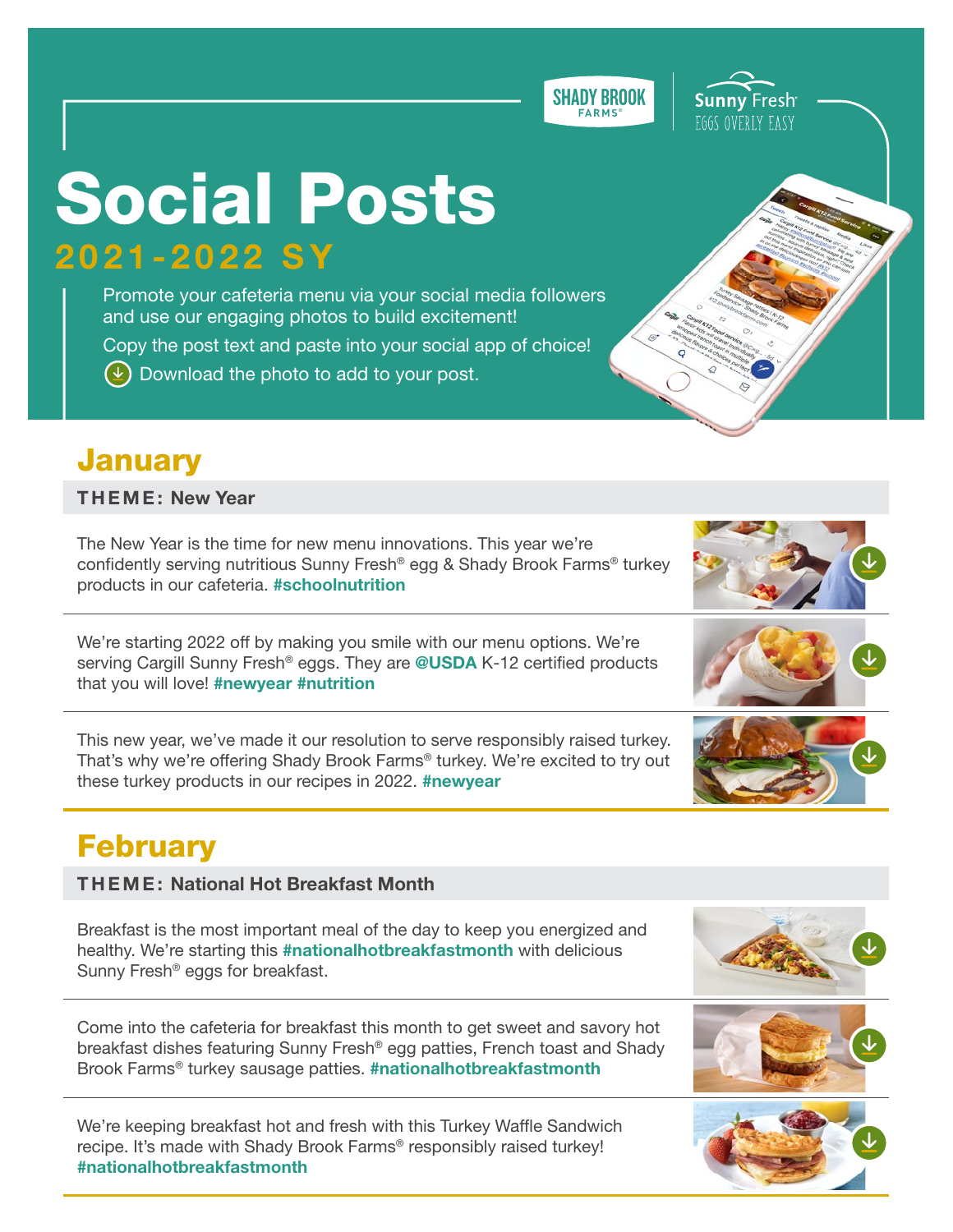## February

#### THEME: National Pizza Day – February 9, 2022

Ready for some good news? Pizza is back on our breakfast menu. Enjoy this delicious recipe made with Sunny Fresh® scrambled eggs and Shady Brook Farms® turkey crumbles. #nationalpizzaday Did you know that students who get #protein at breakfast are more likely to have higher test scores? We're sharpening your minds with Breakfast Taco Pizza featuring Sunny Fresh® Turkey Sausage and Cheese EggStravaganza® for #nationalpizzaday. Sliced Canadian-Bacon Style Turkey Ham from Shady Brook Farms® is the perfect #protein pizza topping to celebrate #nationalpizzaday. Stop by the cafeteria to get a slice!

## March

THEME: National School Breakfast Week – March 7-11, 2022

We're ready to brighten your morning with these flavorful, nutritious eggs from Sunny Fresh®. #nationalbreakfastweek #NSBW22

Did you know that kids who eat breakfast get 20 to 60% more vitamins B, D, and iron than kids who don't? Sunny Fresh® Colby Cheese Omelets have the #nutrients you need to succeed inside and outside the classroom. We're serving them today! #nationalbreakfastweek #NSBW22

Breakfast bowls are a hot school menu item. Sunny Fresh® eggs make bowls extra delicious. The Turkey Sausage & Cheese EggStravaganza® Breakfast Burrito Bowl is on our menu today. #nationalbreakfastweek #NSBW22

## April

#### THEME: Earth Day – Friday, April 22, 2022

Shady Brook Farms® turkey is responsibly & sustainably raised on independent family farms. That means no added antibiotics. Serving these turkey products also helps our earth. **#earthday** 

When we serve Shady Brook Farms<sup>®</sup> #turkey, our school is part of how good feeds good. There are no growth promoting antibiotics used in the turkey, which means healthier protein. Stop by the cafeteria for turkey that does good. #earthday

Happy #earthday. Shady Brook Farms<sup>®</sup> turkey is responsibly raised on independent family farms. That means it helps decrease our environmental footprint—so we can feel good about serving it at school.



Good Fuds Good (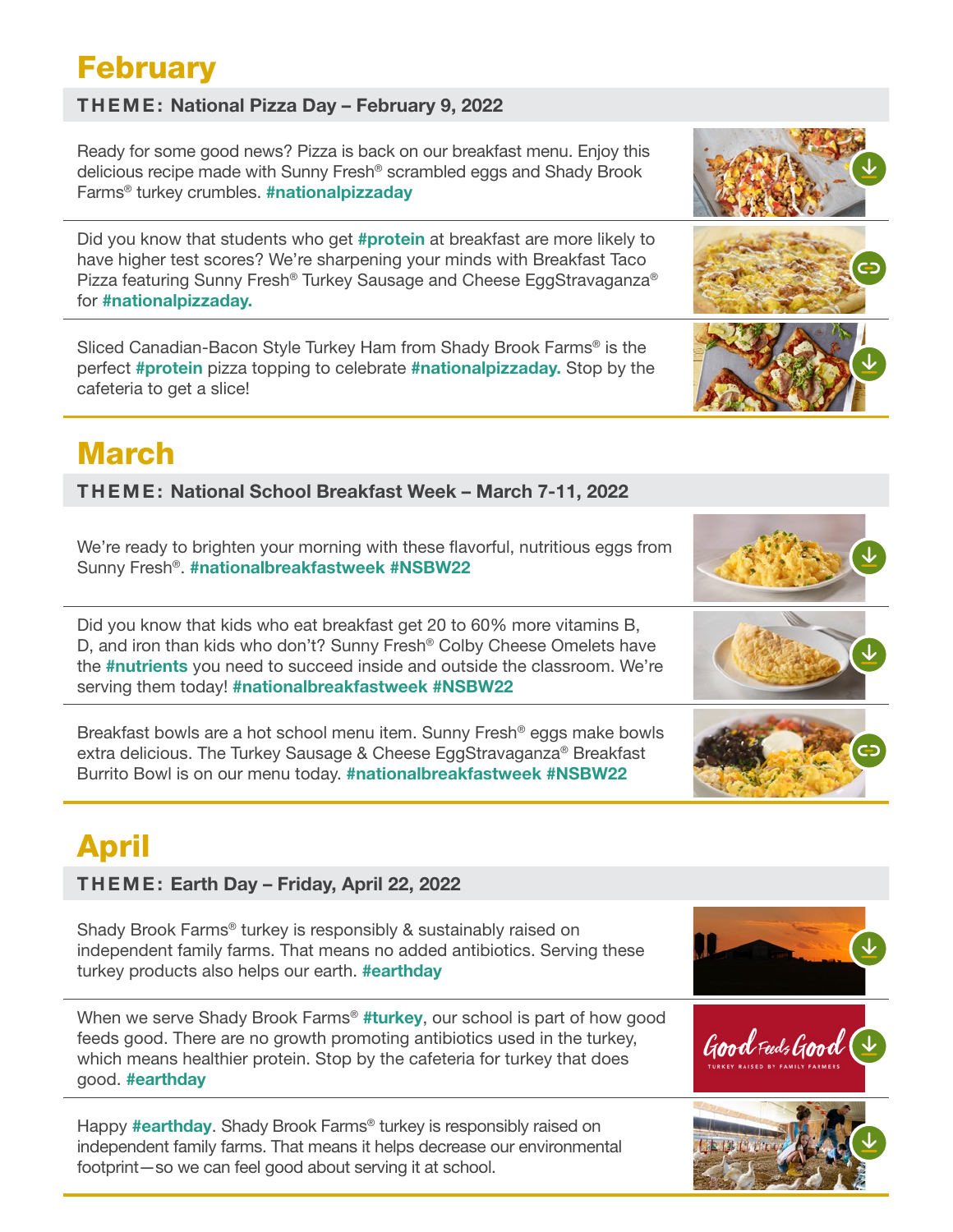## **May**

#### THEME: End of School Year

Did you know that #**protein** can improve your brain function in class? Stay fueled and focused as we enter the home stretch of the year. We're serving delicious eggs from Sunny Fresh<sup>®</sup> which are chockful of healthy #protein.

Did you know eggs are backed by science? They're a powerhouse of disease fighting nutrients that fuel you during these crazy final days of the school year. We're serving grab-n-go ready Eggs ASAP!<sup>®</sup> today in the cafeteria. #protein

Summer break is just around the corner. Prepare for your exams with a delicious and delightful Turkey Panini featuring Shady Brook Farms® turkey in our cafeteria today. #protein

#### June

THEME: National Turkey Lover's Day – June 19, 2022

We're serving turkey with a twist with Shady Brook Farms<sup>®</sup> high-protein Sliced Oven Roasted Turkey Breast. Look for it on our menus for lunch. #nationalturkeyloversday

Shady Brook Farms® offers turkey that our school trusts. We love experimenting with innovative new recipes using their turkey products that include sliced deli meats, roasts & pot roasts, and patties. #nationalturkeyloversday #foodservice

We're adding Shady Brook Farms® Sliced Deli Meat Turkey to an exciting and yummy breakfast waffle sandwich. The sliced Canadian style turkey tastes like delicious ham but has healthy lean #protein to power-up athletes. #schoolnutrition #nationalturkeyloversday

## September

THEME: Back to School

We're welcoming you back with fun recipes featuring Cargill's Sunny Fresh® egg and Shady Brook Farms® turkey products. These products are responsibly produced, low in sodium and @USDA certified and ready to make #backtoschool taste good.

We think you deserve a delicious lunch that has lots of flavor and the right amount of #protein. We're serving Shady Brook Farms<sup>®</sup> Sliced Turkey in these delicious wraps. #backtoschool

Welcome #backtoschool! Try the egg-dipped whole grain cinnamon French toast from Sunny Fresh®. It's delicious & loaded with #protein. We'll be serving it with dipping sauces, on sandwiches or on its own throughout this year.











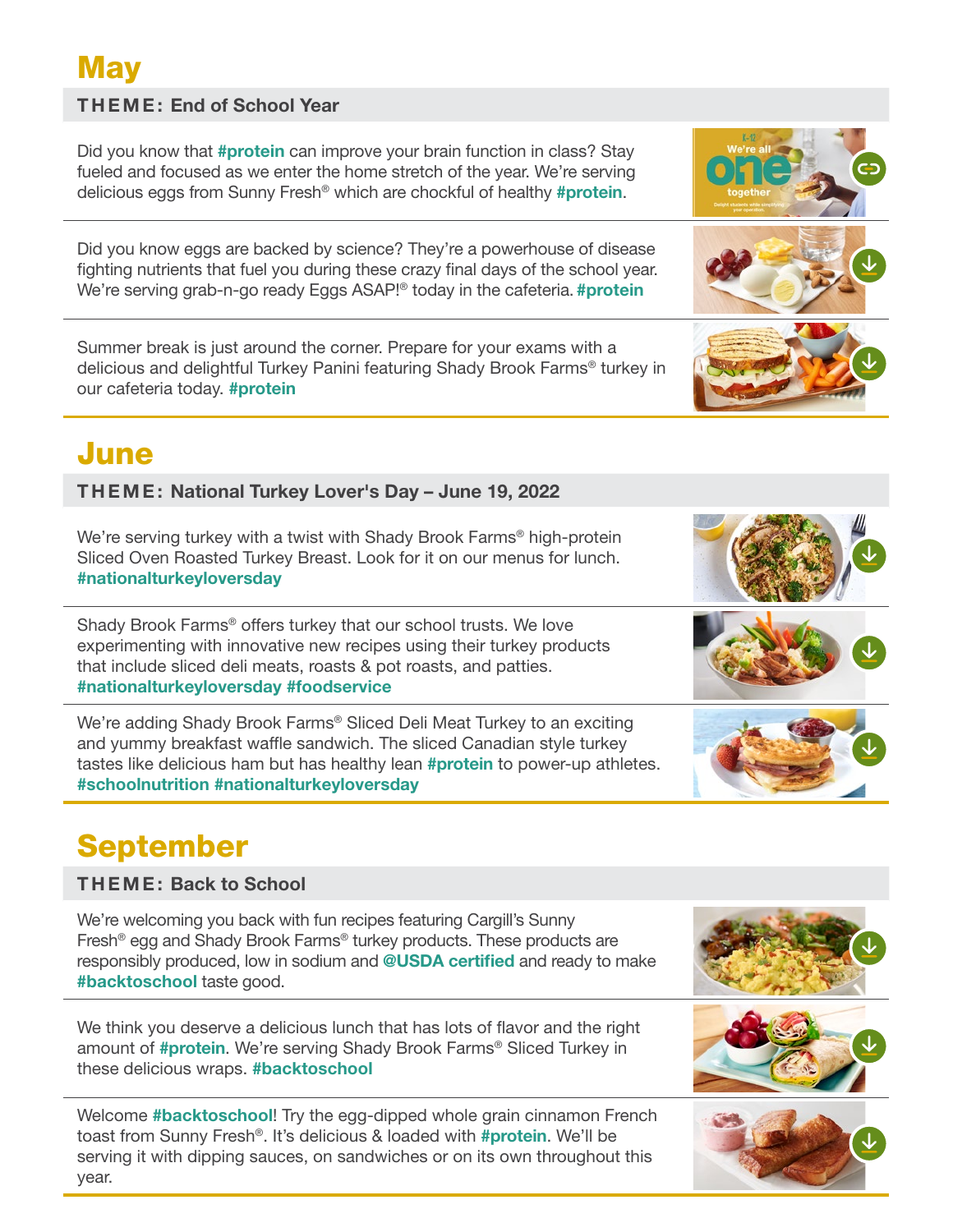## **October**

#### THEME: National School Lunch Week – June 19, 2022

We're making the best recipes with the help of Cargill's Sunny Fresh<sup>®</sup> eggs and Shady Brook Farms® turkey this week. The Turkey Sausage and Cheese EggStravaganza<sup>®</sup> is a perfect #protein pairing for burritos, bowls, breakfast pizzas. Check out our menu to see what we're serving this. #nationalschoollunchweek

Did you know that #protein is important for students to grow and learn? We're serving the Turkey Pot Roast with Shady Brook Farms® turkey this week. You won't believe how delicious and nutritious this recipe is! #nationalschoollunchweek

Research shows that student athletes need a lot of healthy calories to compete at peak performance. Sunny Fresh® and Shady Brook Farms® egg and turkey products offer the **#protein** to help you compete at the highest level. Look for these foods in our salads for this. #nationalschoollunchweek

#### THEME: Thanksgiving

You will be extra full and thankful for this Shady Brook Farms® Premium Thick-Cut Oven Roast Turkey with Gravy lunch product. It's a simple heat and serve process that makes our cafeteria team thankful too! Get it at lunchtime today. #thanksgiving

We're doing good by serving Shady Brook Farms<sup>®</sup> flavorful and exciting #k12 turkey for our Thanksgiving week lunches. Try the Cranky Turkey Sandwich in the cafeteria today.

There's so much good to be grateful for this year. We're grateful to serve you the responsibly raised Shady Brook Farms® turkey. No growth promoting antibiotics are given to these turkeys. Check out our menu for turkey that you'll gobble up! #thanksgiving.

Check out what we're serving to hungry learners today! It's turkey pot roast, made with Shady Brook Farms® turkey, which is free from growth-promoting antibiotics, and made with lots of love. #thanksgiving

*Post your own photo!*









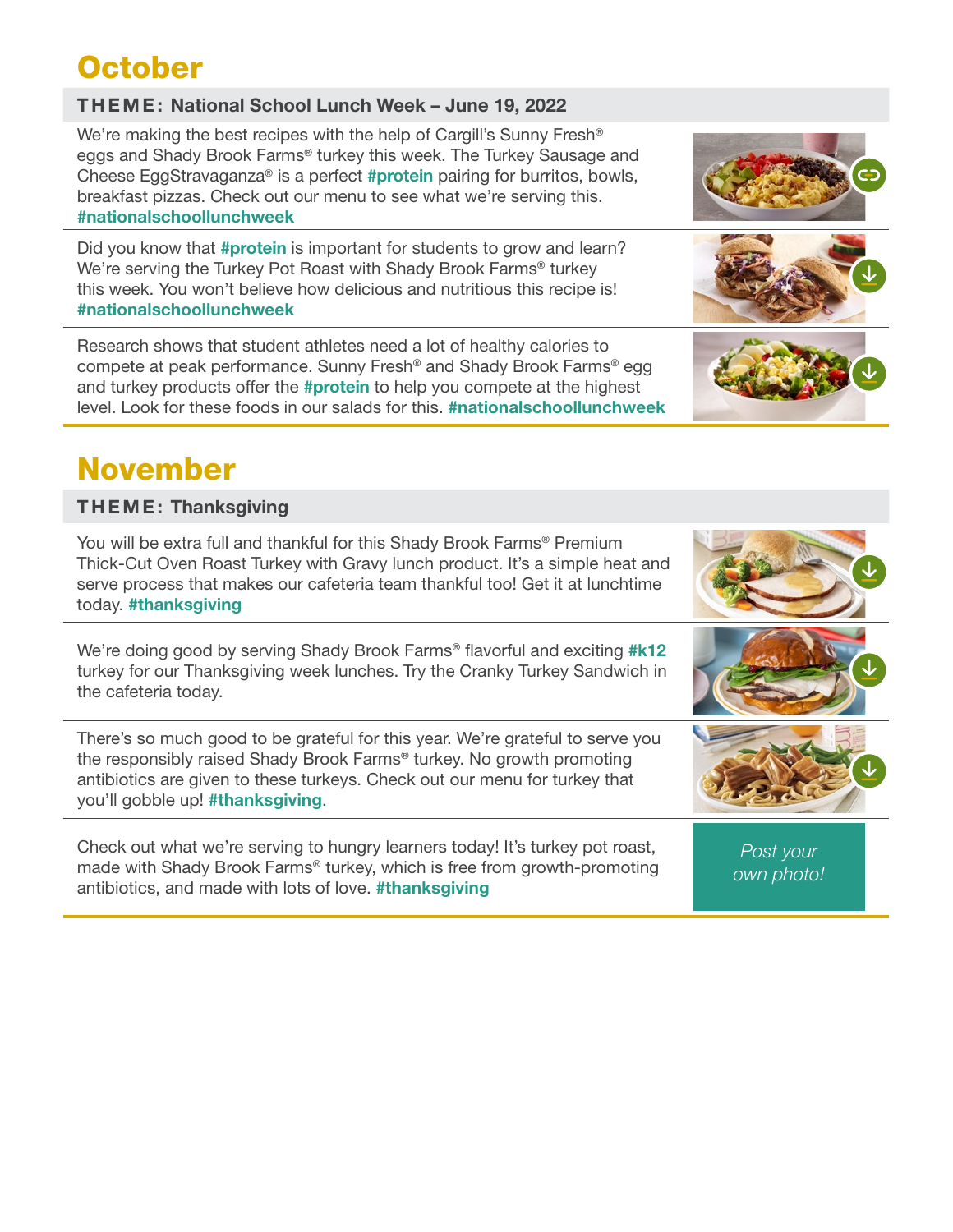## November

#### THEME: National French Toast Day – November 28, 2022

Did you know we're serving Sunny Fresh® egg-dipped Whole Grain French Toast sticks today? These sticks are so crispy and delicious with enough #protein to keep you motivated in class. #nationalfrenchtoastday

Sunny Fresh® Whole Grain Cinnamon Glazed French Toast is on our breakfast and brunch menu today. These thick-cut pieces are golden-brown & dipped in egg. We're serving this incredible French Toast, Ham & Gruyere Sandwich for brunch. Don't miss it. #nationalfrenchtoastday

Let's make a toast to French Toast on this #nationalfrenchtoastday day! Sunny Fresh® Whole Grain Cinnamon Glazed French Toast Sticks are the secret weapon on our cafeteria menu this morning. Get them for breakfast to start your day out on a sweet and savory note.

#### December

THEME: Holidays

Turkey that tastes like ham but it's healthier? We're switching up ham for turkey on our holiday menu. You'll love this festive sliced turkey ham, which has reduced sodium for healthier kids. #holidays #recipes

Eat these eggs and stay focused before the holiday break. Our kitchen is serving Sunny Fresh® #egg products, which have the #protein to increase student concentration in the classroom. #schoolnutrition #holidays

There's no place like our cafeteria for the holiday foods you love! We're serving turkey from Shady Brook Farms® in our lunch menu for this delicious recipe. #holidays





Cargill's KIZ Specialty Proteins







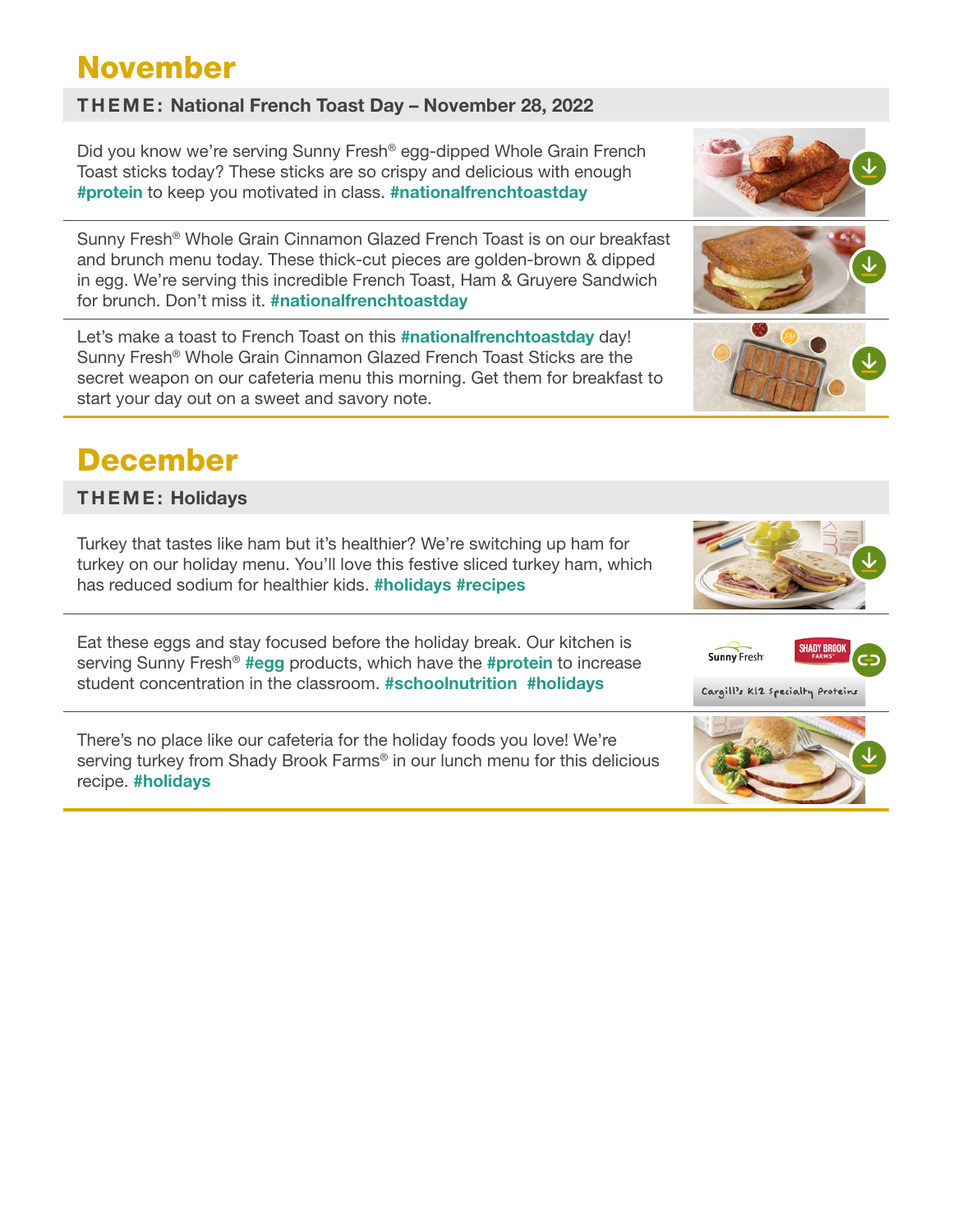## Protein Athletes

#### THEME: Support muscle growth and strength

| We know that student athletes are always on the go, so having a grab-n-go<br>#protein option is the fast, smart way to get your #protein. Sunny Fresh <sup>®</sup><br>Eggs ASAP! <sup>®</sup> is the way to get fueled up before practice. We're serving these<br>in our cafeteria.                        |  |
|------------------------------------------------------------------------------------------------------------------------------------------------------------------------------------------------------------------------------------------------------------------------------------------------------------|--|
| Studies show that a high-protein diet can help student athletes build extra<br>muscle. Shady Brook Farms <sup>®</sup> turkey is loaded with #protein plus higher<br>Omega-3 content than typical turkey. Oven Roasted Turkey Breast makes a<br>great lunch sandwich. Stop by to snag one at lunch.         |  |
| We're taking the ballpark to our lunchroom with this Ballpark Roll, which has<br>Shady Brook Farms® nutrient-rich & phosphate-free turkey breast. It's a real<br>homerun sandwich. #protein                                                                                                                |  |
| This is a menu power-play for our student athletes. Studies show #protein<br>can help you build muscle to stay strong and healthy on & off the field. Shady<br>Brook Farms <sup>®</sup> turkey is up to the challenge and raised without the bad stuff.<br>We're proud to serve it in our cafeteria today. |  |
| Swing for the fences by adding the right kind of #protein to your lunchtime<br>diet. Studies link protein to higher energy while playing sports. Turkey and<br>eggs are low-fat choices! Try Sunny Fresh <sup>®</sup> or Shady Brook Farms <sup>®</sup> today in<br>the cafeteria.                         |  |
|                                                                                                                                                                                                                                                                                                            |  |